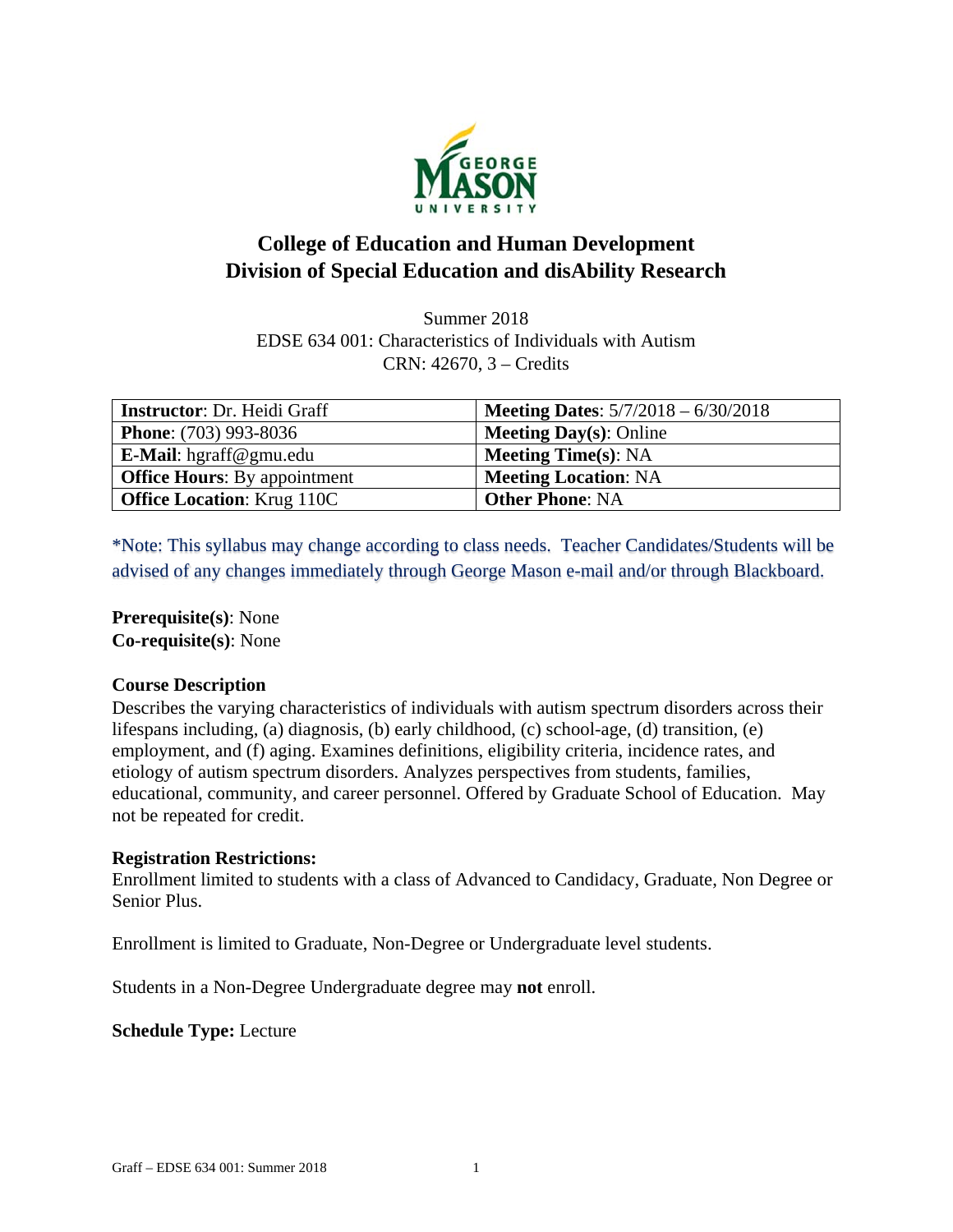## **Advising Contact Information**

Please make sure that you are being advised on a regular basis as to your status and progress through your program. Mason M.Ed. and Certificate teacher candidates/students should contact Student Services at (703) 348-5006 (Option 2) for assistance. All other teacher candidates/students should refer to their faculty advisor.

## **Advising Tip**

Did you know that Mason email is the primary method of communication used by university offices including those arranging internships, reviewing records for graduation, etc.? Check your Mason email regularly or use the instructions at

http://masonlive2.gmu.edu/tutorials/forwardemail.cfm to forward to an email account you check frequently.

## **Course Delivery Method**

This course will be delivered online (76% or more) using an asynchronous format via Blackboard Learning Management system (LMS) housed in the MyMason portal. You will log in to the Blackboard (Bb) course site using your Mason email name (everything before @masonlive.gmu.edu) and email password. The course site will be available on May 4.

**Under no circumstances, may candidates/students participate in online class sessions (either by phone or Internet) while operating motor vehicles. Further, as expected in a face-to-face class meeting, such online participation requires undivided attention to course content and communication.** 

## *Technical Requirements*

To participate in this course, students will need to satisfy the following technical requirements:

 High-speed Internet access with standard up-to-date browsers. To get a list of Blackboard's supported browsers see: https://help.blackboard.com/Learn/Student/Getting\_Started/Browser\_Support#supportedbrowsers

To get a list of supported operation systems on different devices see: https://help.blackboard.com/Learn/Student/Getting\_Started/Browser\_Support#testeddevices-and-operating-systems

- Students must maintain consistent and reliable access to their GMU email and Blackboard, as these are the official methods of communication for this course.
- Students may be asked to create logins and passwords on supplemental websites and/or to download trial software to their computer or tablet as part of course requirements.
- The following software plug-ins for PCs and Macs, respectively, are available for free download:
	- o Adobe Acrobat Reader: https://get.adobe.com/reader/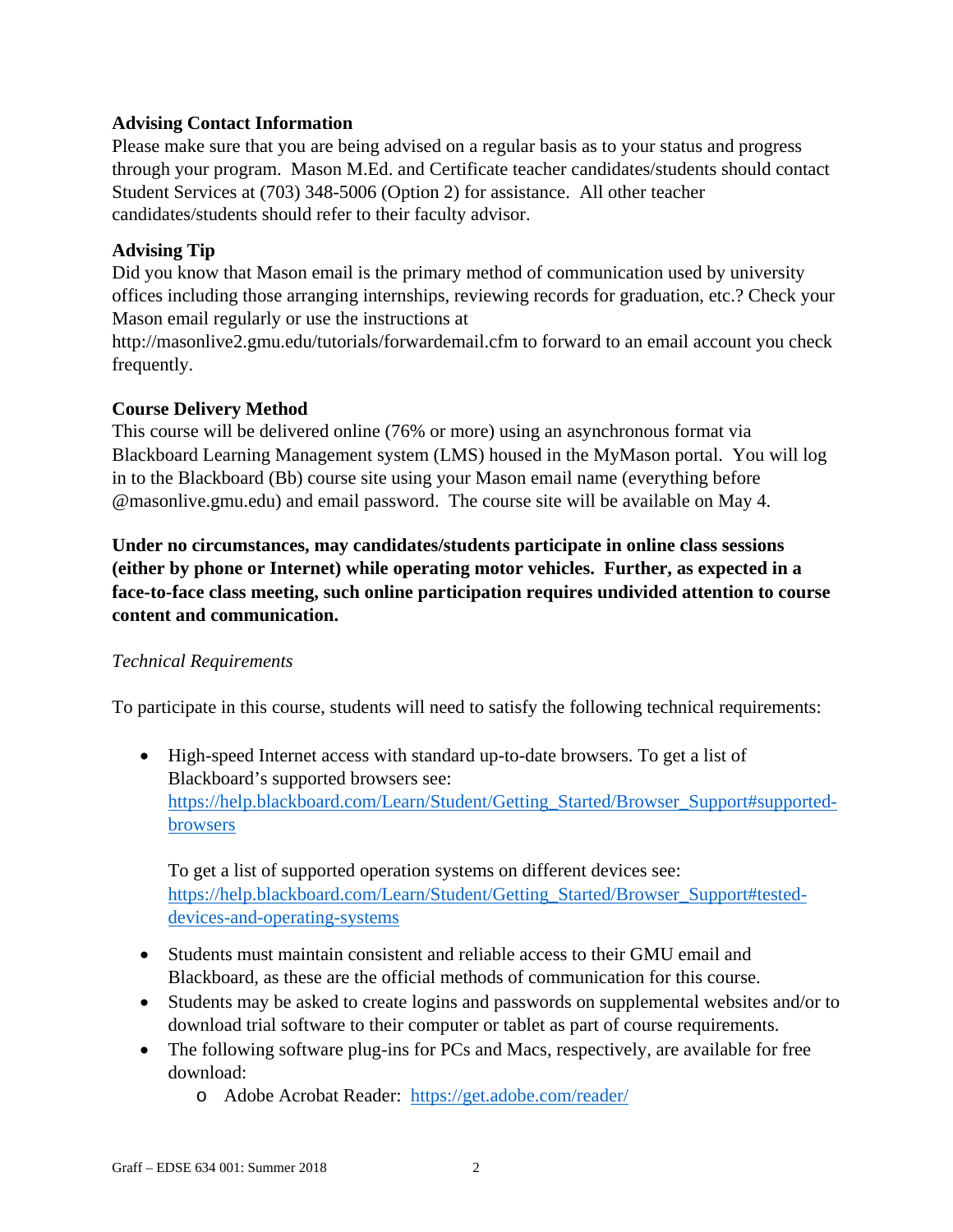- o Windows Media Player: https://support.microsoft.com/en‐us/help/14209/get‐windows‐media‐player
- o Apple Quick Time Player: www.apple.com/quicktime/download/

## *Expectations*

• Course Week:

Because asynchronous courses do not have a "fixed" meeting day, our week will start on Tuesdays at 12:01 a.m., and finish on Mondays at 11:55 p.m. Our course week will begin on the day that our synchronous meetings take place as indicated on the Schedule of Classes.

• Log-in Frequency:

Students must actively check the course Blackboard site and their GMU email for communications from the instructor, class discussions, and/or access to course materials at least 3 times per week.

• Participation:

Students are expected to actively engage in all course activities throughout the semester, which includes viewing all course materials, completing course activities and assignments, and participating in course discussions and group interactions.

• Technical Competence:

Students are expected to demonstrate competence in the use of all course technology. Students who are struggling with technical components of the course are expected to seek assistance from the instructor and/or College or University technical services.

## • Technical Issues:

Students should anticipate some technical difficulties during the semester and should, therefore, budget their time accordingly. Late work will not be accepted based on individual technical issues.

• Workload:

Please be aware that this course is **not** self-paced. Students are expected to meet *specific deadlines* and *due dates* listed in the **Class Schedule** section of this syllabus. It is the student's responsibility to keep track of the weekly course schedule of topics, readings, activities and assignments due.

• Instructor Support:

Students may schedule a one-on-one meeting to discuss course requirements, content or other course-related issues. Those unable to come to a Mason campus can meet with the instructor via telephone or web conference. Students should email the instructor to schedule a one-on-one session, including their preferred meeting method and suggested dates/times.

• Netiquette:

The course environment is a collaborative space. Experience shows that even an innocent remark typed in the online environment can be misconstrued. Students must always re-read their responses carefully before posting them, so as others do not consider them as personal offenses. *Be positive in your approach with others and diplomatic in*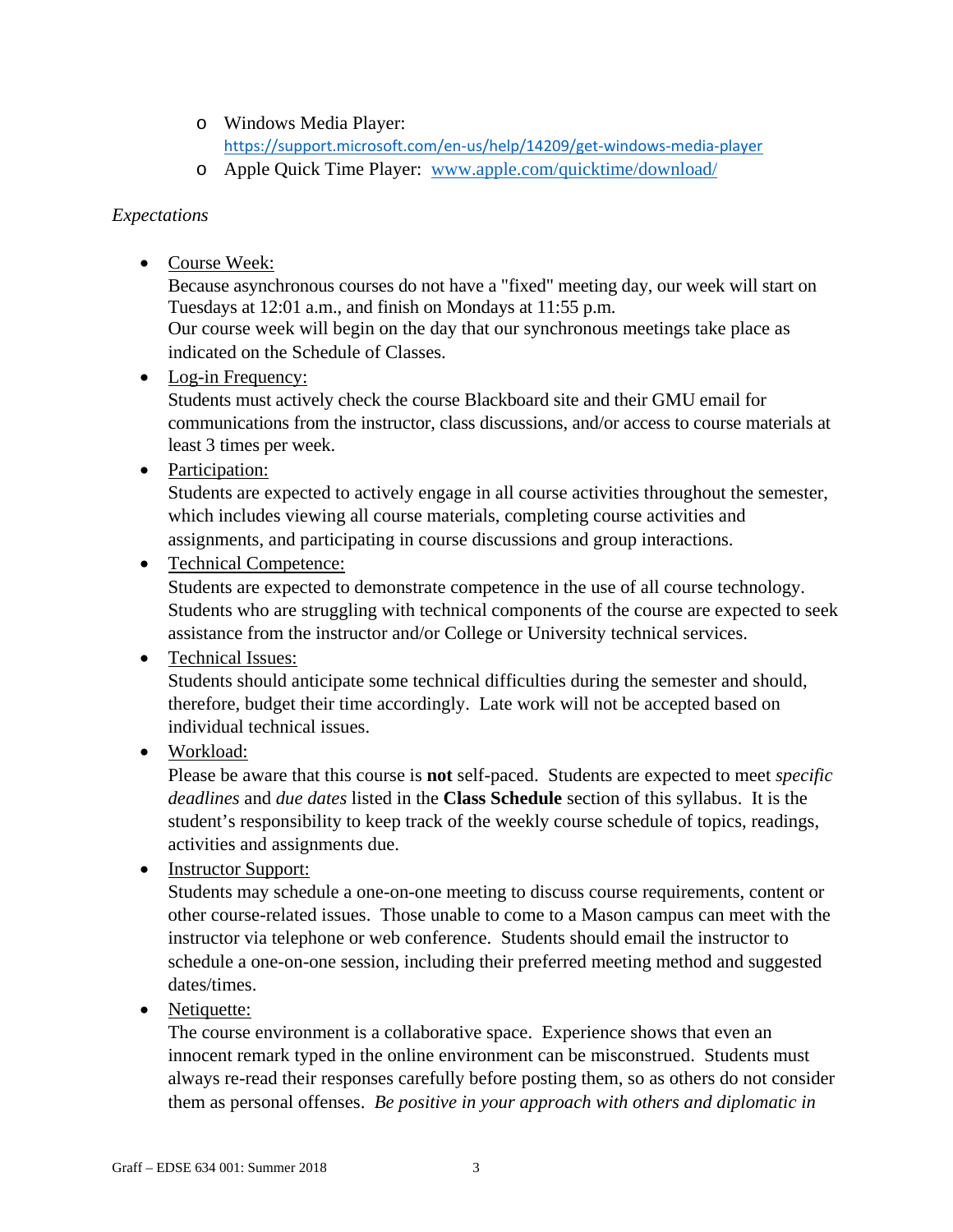*selecting your words*. Remember that you are not competing with classmates, but sharing information and learning from others. All faculty are similarly expected to be respectful in all communications.

• Accommodations:

Online learners who require effective accommodations to insure accessibility must be registered with George Mason University Disability Services.

## **Learner Outcomes**

Upon completion of this course, teacher candidates/students will be able to:

- 1. Describe the characteristics and diagnosis of autism spectrum disorder as defined by the most recent version of the Diagnostic and Statistical Manual of Mental Disorders.
- 2. Discriminate between and analyze varying perspectives on the etiology and prevalence of autism spectrum disorder.
- 3. Examine the characteristics of individuals with autism spectrum disorder throughout their lifespans.
- 4. Describe the wide range of skills and diversity of individuals with autism spectrum disorder across their lifespans.
- 5. Describe and evaluate responsive, research-based instructional techniques for individuals with autism spectrum disorder.
- 6. Review a variety of assessments to determine strengths and needs to formulate a comprehensive picture of an individual with autism spectrum disorder.
- 7. Distinguish between types of integration and activities that promote ideal sensory that promote ideal sensory levels with autism spectrum disorder.

## **Course Relationship to Program Goals and Professional Organizations**

This course is part of the George Mason University, Graduate School of Education (GSE), Special Education Program for the Teaching Students with Autism Graduate Certificate. This program complies with the skill competencies for professionals and paraprofessionals in Virginia supporting individuals with autism across the lifespan developed by the Virginia Autism Council. The competencies addressed in this class include General Autism Knowledge, Instructional Programming, and Social Skills.

#### **Required Textbooks**

- Boutot, E.A. (2016). *Autism spectrum disorders: Foundations, characteristics, and effective strategies (2nd ed.)*. New York: Pearson.
- Crawford, M.J., & Weber, B. (2016). *Autism interventions every day: Embedding activities in daily routines for young children and their families.* Baltimore: Brookes.
- Hall, L.J. (2018). *Autism spectrum disorders: From theory to practice (3rd ed.)*. New York: Pearson.
- Quill, K.A., & Stansberry-Brusnahan, L. (2017). *Do-watch-listen-say: Social and communication intervention for autism spectrum disorder.* Baltimore: Brookes.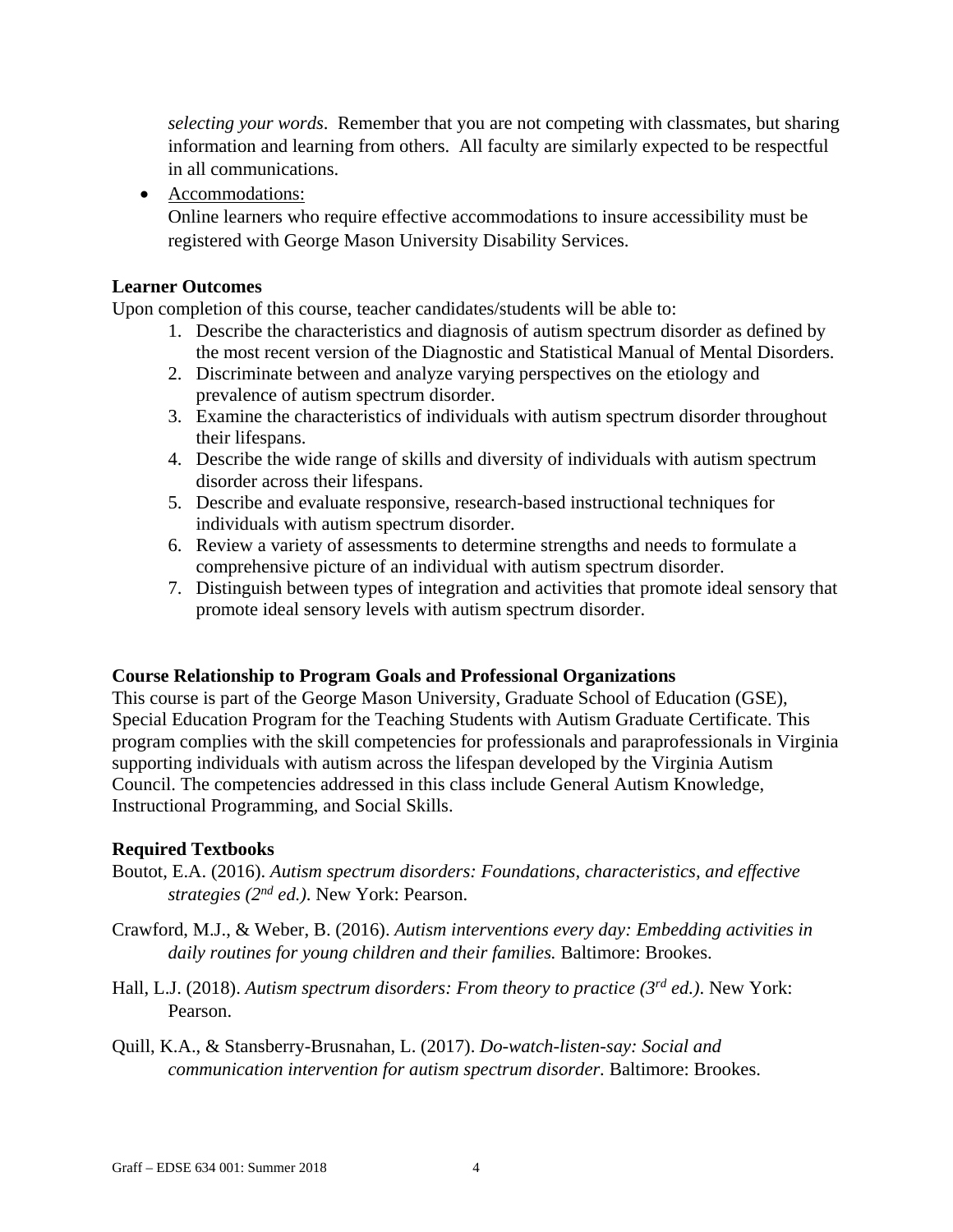#### **Recommended Textbooks**

American Psychological Association*.* (2010). *Publication manual of the American Psychological Association* (6th ed.). Washington, DC: Author.

#### **Course Performance Evaluation**

Students are expected to submit all assignments on time in the manner outlined by the instructor (e.g., Blackboard, Tk20, hard copy).

#### **Tk20 Performance-Based Assessment Submission Requirement**

It is critical for the special education program to collect data on how our students are meeting accreditation standards. Every teacher candidate/student registered for an EDSE course with a required Performance-based Assessment (PBA) is required to upload the PBA to Tk20 (regardless of whether a course is an elective, a one-time course or part of an undergraduate minor). A PBA is a specific assignment, presentation, or project that best demonstrates one or more CEC, InTASC or other standard connected to the course. A PBA is evaluated in two ways. The first is for a grade, based on the instructor's grading rubric. The second is for program accreditation purposes. Your instructor will provide directions as to how to upload the PBA to Tk20.

For *EDSE 634*, the required PBA is the **Assessment Assignment**. Failure to submit the assignment to Tk20 will result in reporting the course grade as Incomplete (IN). Teacher candidates/students have until five days prior to the University-stated grade change deadline to upload the required PBA in order to change the course grade. When the PBA is uploaded, the teacher candidate/student is required to notify the instructor so that the "IN" can be changed to a grade. If the required PBA is not uploaded five days prior to the University-stated grade change deadline and, therefore, the grade not changed, it will become an F. Please check to verify your ability to upload items to Tk20 before the PBA due date.

## **Assignments and/or Examinations Performance-based Assessment (Tk20 submission required) Assessment Assignment**

You will be given a variety of assessments that have been done for Alli. You will be assigned a partner. Use the headings below to create a Word document. While APA format is not required, accurate, professional spelling and grammar is always deemed necessary.

#### **Part 1: Review all assessments and work with partner**

- 1. Demographic Information
	- a. Name
	- b. DOB
	- c. Current Age
	- d. Current Grade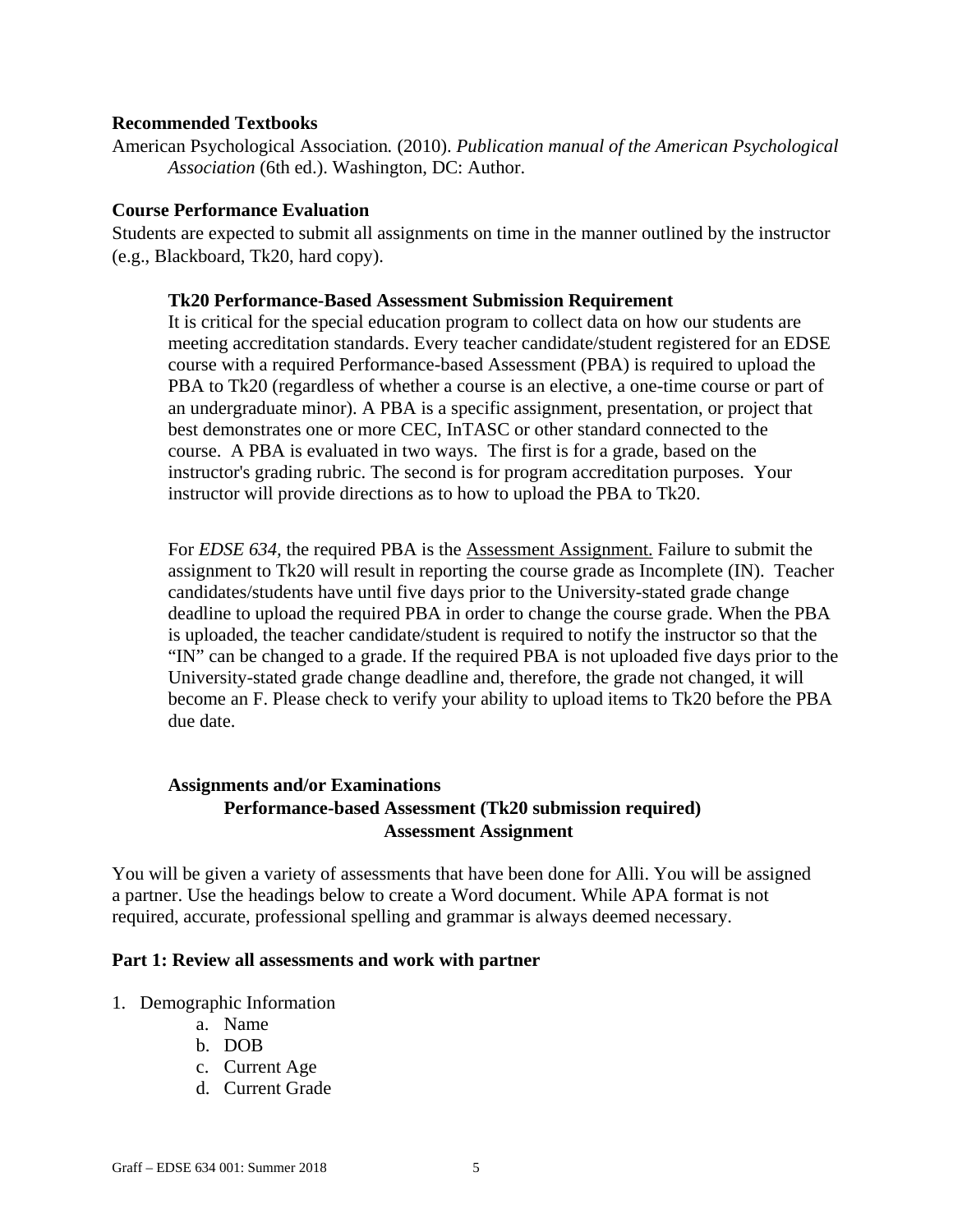e. Describe a minimum of three characteristics of Autism Spectrum Disorder that are evident in the video of Alli

- 2. Educational Evaluation Assessment data
	- a. What tests done
	- b. What scores earned
	- c. Educational Implications (i.e., optimal group size, visual learner, etc.)
- 3. Medical Evaluation Assessment data
	- a. What tests done
	- b. What scores earned
	- c. Educational Implications
- 4. IEP data
- a. What parts of the IEP were reviewed
- b. Summary of Alli's strengths
- c. Summary of Alli's needs
- d. Summary of goals
- e. Summary of services (including hours)
- f. Description of LRE
- g. Summary of accommodations

#### **Part 2: Individual Synthesis**

- 1. After completing Part 1 of this assignment, describe any findings that were surprising to you based on the video you have viewed of Alli. Discuss Alli's overall growth as noted by the assessments.
- 2. If Alli were a new student coming into your classroom or therapeutic setting, which of these assessment reports would be most helpful to you? Why?
- 3. Describe two additional informal assessments or pieces of information (at least one of the assessments should relate to social skills) that you would have liked to have in order to better understand Alli.

#### **College Wide Common Assessment (TK20 submission required)**  None

#### **Performance-based Common Assignments (No Tk20 submission required)**  None

#### **Modules**

All modules will begin on Tuesdays at 12:01 a.m. and must be concluded with work submitted by Monday at 11:59 p.m. **Each module will have an assignment to complete by the end of the module based upon that week's learning. The assignments noted on the schedule are more labor intensive and are designated in bold so you can manage your time wisely.**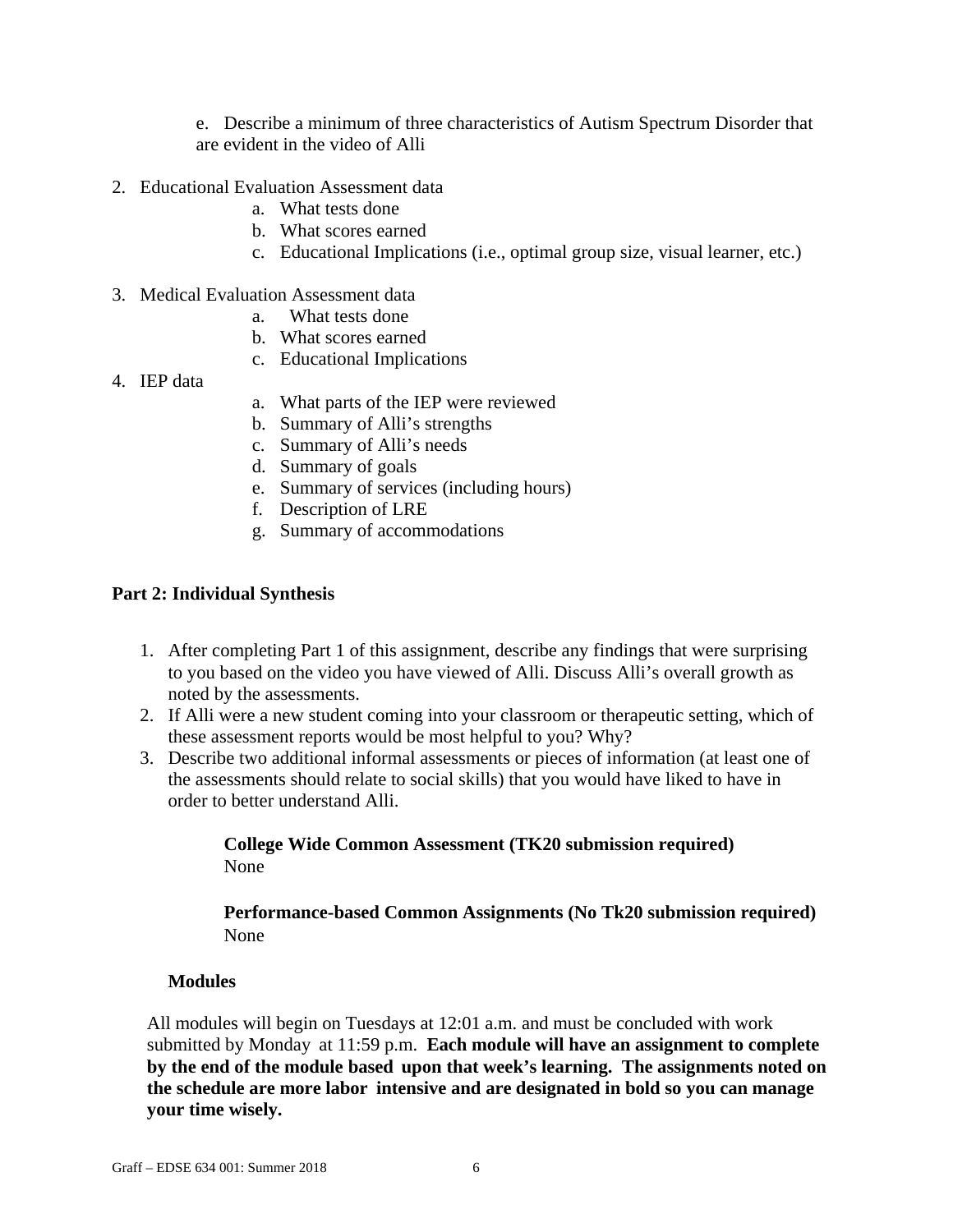## **Course Policies and Expectations**

#### **Attendance/Participation**

All course work will be online in an Asynchronous format. There will be no faceto-face meeting.

## **Late Work**

Work is considered on time if it is submitted by 11:59 p.m. on the date that it is due. *Ten percent of the available points* for the assignment will be deducted each day for late submissions during the first week after the due date. *After one week* **from the due date, assignments will not be accepted***.* Thus an assignment that is three days late is able to obtain only 70% of the points for the assignment regardless of the quality of the work. After one week, the assignment will no longer be accepted and a score of zero will be entered into the grade book for that assignment.

The date that the assignment was received by the instructor **via email or Blackboard** will be considered the date submitted. Submitting an assignment late does not alter the due dates of the other assignments and prevents timely feedback to students regarding their work that may be of value in later assignments. Strive to keep up with the assignment schedule so that you will be able to have appropriate formative evaluation and feedback from your instructor across the semester.

## *Communication*.

The best way to contact me is through email. There is a Send Email icon on the left navigation bar in the course. My email (as well as the emails of your classmates) is located here. I will check email at least once a day on weekdays. I will respond to emails within 24 hours, if not sooner, on weekdays. On the weekends, I will check email on Sunday evening only.

| A                       | $95 - 100\%$  |
|-------------------------|---------------|
|                         | $90 - 94\%$   |
| $B+$                    | $87 - 89\%$   |
| $\overline{\mathbf{B}}$ | $83 - 86\%$   |
| $\overline{B}$ -        | $80 - 82%$    |
| $\overline{\mathbf{C}}$ | 70-79%        |
| $\overline{\mathbf{F}}$ | 69% and below |

**Grading Scale** (traditional rounding principles apply)

\*Note: The George Mason University Honor Code will be strictly enforced. Students are responsible for reading and understanding the Code. "To promote a stronger sense of mutual responsibility, respect, trust, and fairness among all members of the George Mason University community and with the desire for greater academic and personal achievement, we, the student members of the university community, have set forth this honor code: Student members of the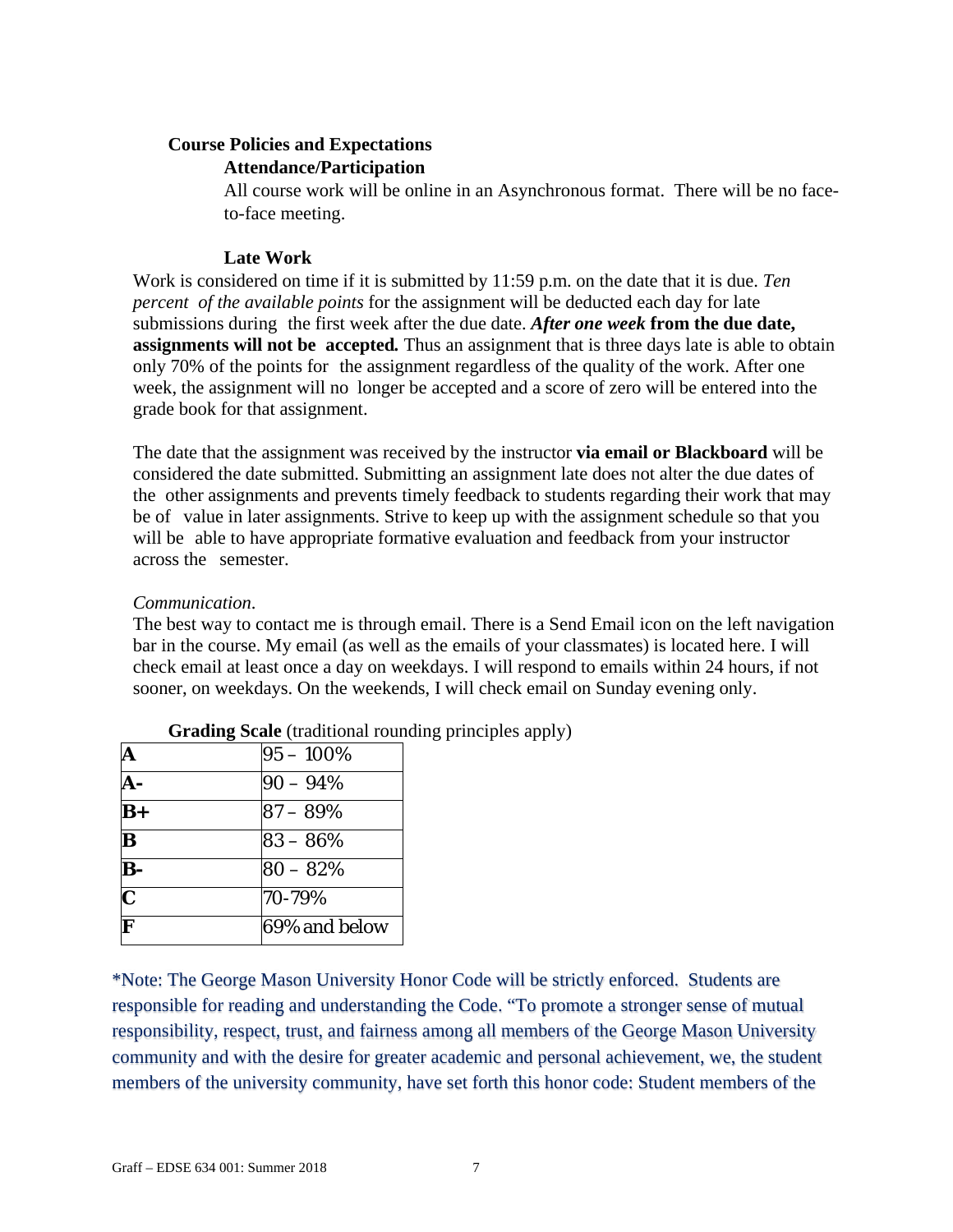George Mason University community pledge not to cheat, plagiarize, steal, or lie in matters related to academic work." Work submitted must be your own or with proper citations (see https://catalog.gmu.edu/policies/honor-code-system/).

## **Professional Dispositions**

Students are expected to exhibit professional behaviors and dispositions at all times. See https://cehd.gmu.edu/students/polices-procedures/

## **Class Schedule**

\*Note: Faculty reserves the right to alter the schedule as necessary, with notification to students. See the Getting Started Tab for detailed Information

| <b>Weeks and</b>       | <b>Module Topic</b>                                                                                                                                                     | <b>Readings</b>                                                                                                                                                                                                                           |  |
|------------------------|-------------------------------------------------------------------------------------------------------------------------------------------------------------------------|-------------------------------------------------------------------------------------------------------------------------------------------------------------------------------------------------------------------------------------------|--|
| <b>Beginning Dates</b> | Please be aware that there will<br>be additional assignments<br>posted under each module. Key<br>assignments are noted below to<br>help you structure your<br>semester. | Please be aware that there will be<br>additional articles or reading<br>information posted under each<br>module. The readings noted<br>below are only from your texts.                                                                    |  |
| Week 1<br>May 7        | Module 1- Characteristics                                                                                                                                               | $\leftarrow$ Crawford, Chapter 4, Model for<br>Addressing the Core Deficits of<br>Autism<br>$\frac{1}{\sqrt{2}}$ Information Sheet Due                                                                                                    |  |
| Week 2<br>May 14       | Module 2 - History                                                                                                                                                      | Boutout, Chapter 1 - Overview of<br><b>Autism Spectrum Disorders</b><br>$\ddag$ Timeline Due<br>$\overline{\phantom{a}}$ Choose Media for Module 5                                                                                        |  |
| Week 3<br>May 21       | Module $3 -$ DSM 5                                                                                                                                                      | Hall, Chapter 1 - Classification and the<br>Physiological Approach                                                                                                                                                                        |  |
| Week 4<br>May 28       | Module 4 - Assessment                                                                                                                                                   | $\overline{\phantom{a}}$ Hall, Chapter 2 – Assessment<br>$\perp$ TK 20 Part I Assessment Assignment                                                                                                                                       |  |
| Week 5<br>June 4       | Module $5$ – Perspectives in<br>Media                                                                                                                                   | $\overline{\phantom{a}}$ Media Perception Video Due<br>$\textcolor{red}{\textbf{4}}$ Mid-Couse Evaluation                                                                                                                                 |  |
| Week 6<br>June 11      | Module 6 – Social Play                                                                                                                                                  | $\overline{\phantom{a}}$ Hall, Chapter 8 - Focus on<br>Communication<br>Audio Play Clips Due<br>$\pm$ TK 20 Part II Assessment<br><b>Assignment Due</b><br>$\overline{\text{+} \text{ Put TK 20 Parts I & II in One}}$<br><b>Document</b> |  |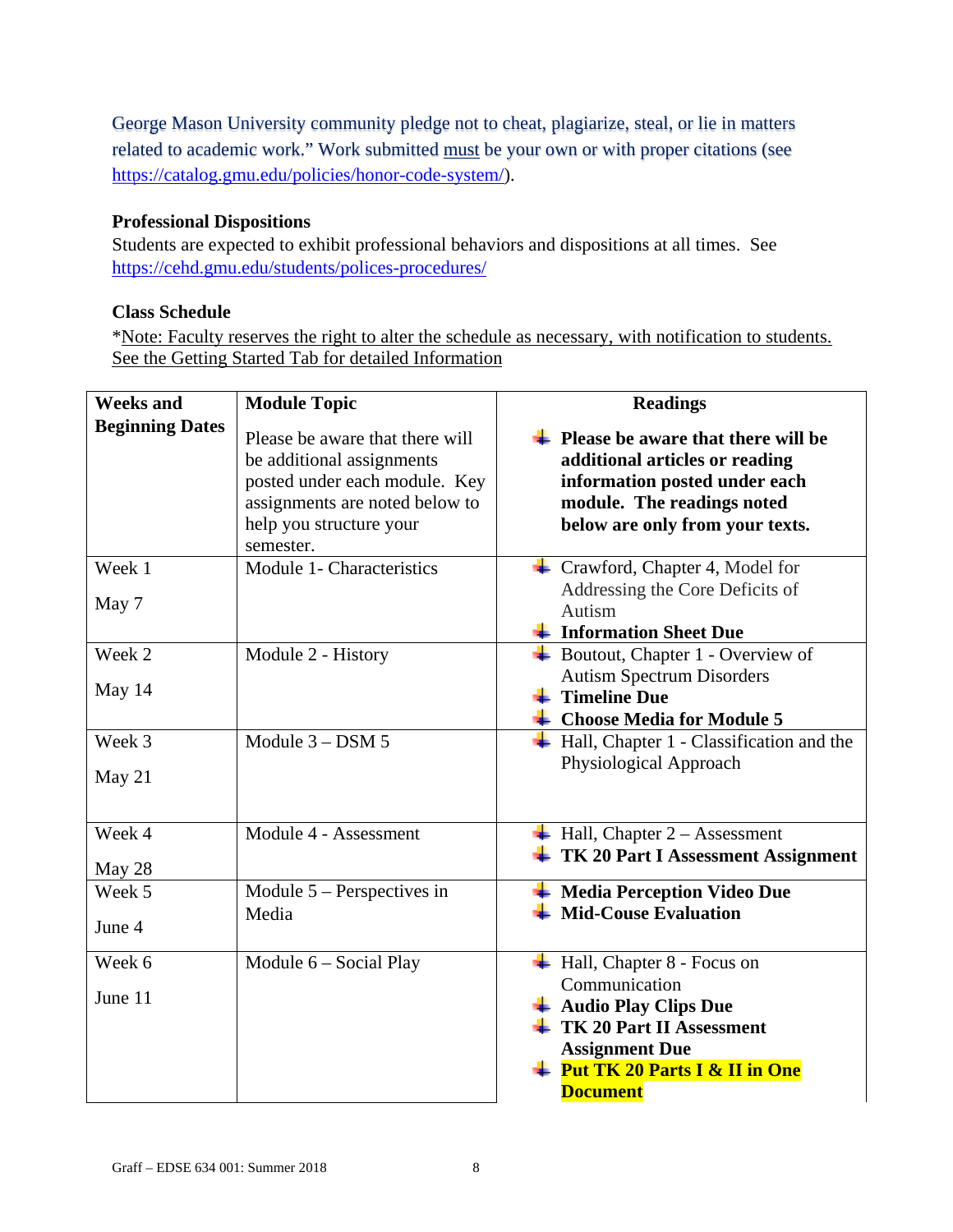|         |                                  | <b>Example 1</b> Post Under the Assessments Tab             |
|---------|----------------------------------|-------------------------------------------------------------|
| Week 7  | Module 7 - Cognition             | Quill, Chapter 1, Understanding the                         |
|         |                                  | <b>Complexity of Autism</b>                                 |
| June 18 |                                  | $\overline{\phantom{a}}$ Hall, Chapter 3, Collaborating for |
|         |                                  | Effective Implementation of Evidence-                       |
|         |                                  | <b>Based Practices</b>                                      |
|         |                                  | <b>Class Wiki Due</b>                                       |
| Week 8  | Module $8 -$ Sensory Integration | $\pm$ Crawford, Chapter 7, Building Skills to               |
|         |                                  | <b>Support Flexibility</b>                                  |
| June 25 |                                  | <b>Class Sensory Environment Project</b>                    |
|         |                                  | <b>End of Couse Evaluation</b>                              |

## **Core Values Commitment**

The College of Education and Human Development is committed to collaboration, ethical leadership, innovation, research-based practice, and social justice. Students are expected to adhere to these principles: http://cehd.gmu.edu/values/

## **GMU Policies and Resources for Students**

#### **Policies**

- Students must adhere to the guidelines of the Mason Honor Code (see https://catalog.gmu.edu/policies/honor-code-system/ ).
- Students must follow the university policy for Responsible Use of Computing (see http://universitypolicy.gmu.edu/policies/responsible-use-of-computing/).
- Students are responsible for the content of university communications sent to their Mason email account and are required to activate their account and check it regularly. All communication from the university, college, school, and program will be sent to students **solely** through their Mason email account.
- Students with disabilities who seek accommodations in a course must be registered with George Mason University Disability Services. Approved accommodations will begin at the time the written letter from Disability Services is received by the instructor (see http://ods.gmu.edu/).
- Students must silence all sound emitting devices during class unless otherwise authorized by the instructor.

#### **Campus Resources**

• Support for submission of assignments to Tk20 should be directed to  $\frac{tk20\text{help@gmu.edu}}{tk20\text{help@gmu.edu}}$  or https://cehd.gmu.edu/aero/tk20. Questions or concerns regarding use of Blackboard should be directed to http://coursessupport.gmu.edu/.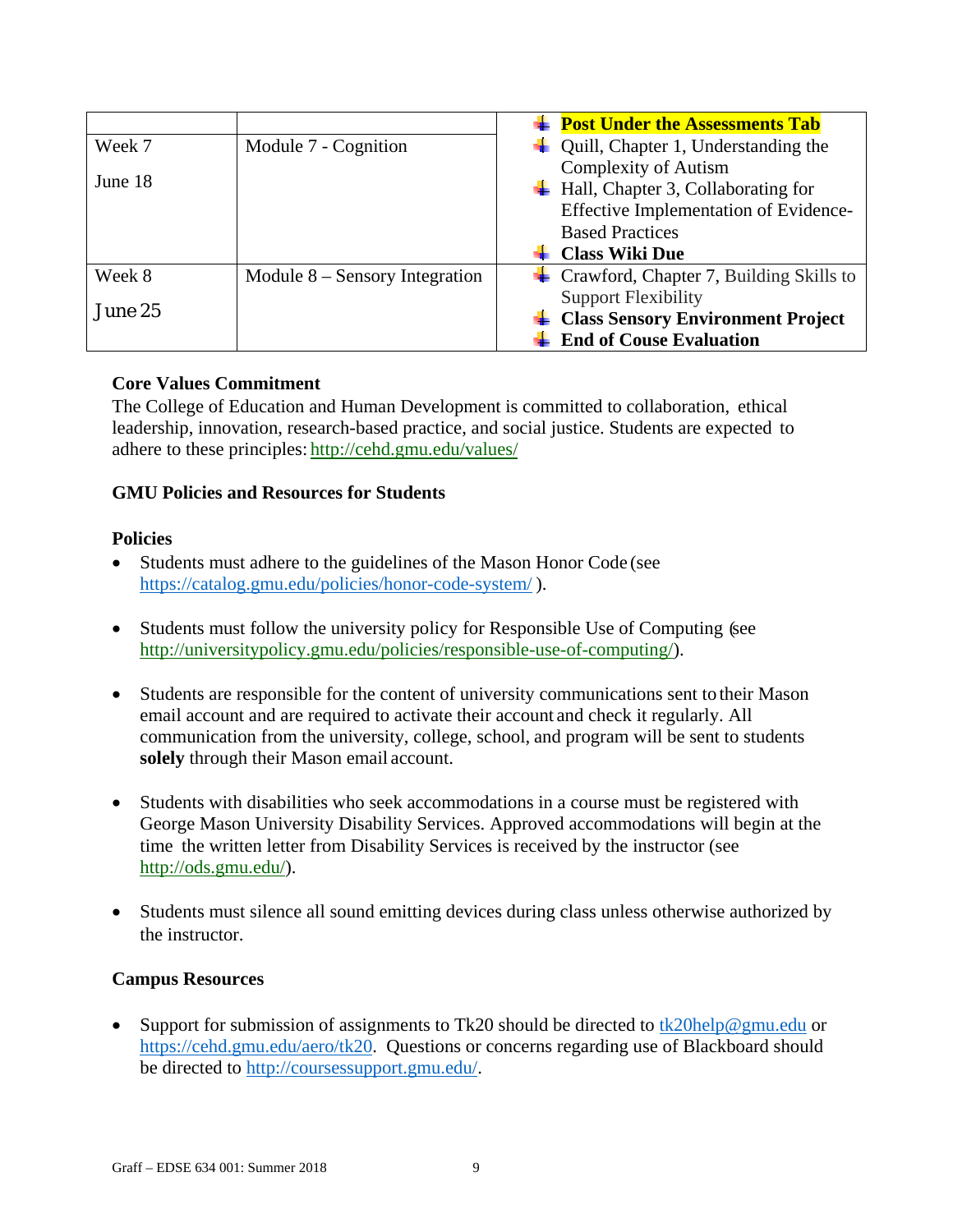• For information on student support resources on campus, see https://ctfe.gmu.edu/teaching/student-support-resources-on-campus

## **For additional information on the College of Education and Human Development, please visit our website https://cehd.gmu.edu/students/.**

## **Appendix**

#### **Assessment Rubric(s)**

Please also upload your entire TK20 Assignment (Parts 1 and 2) in one document to the Assessment tab on the left navigation menu.

| <b>TK20 ASSESSMENT RUBRIC</b>                                                             |                                                                                                                                                                                                                                                                                                        |                                                                                                                                                                                                                                                                                      |                                                                                                                                                                                                                                                                                                                                                                                                           |
|-------------------------------------------------------------------------------------------|--------------------------------------------------------------------------------------------------------------------------------------------------------------------------------------------------------------------------------------------------------------------------------------------------------|--------------------------------------------------------------------------------------------------------------------------------------------------------------------------------------------------------------------------------------------------------------------------------------|-----------------------------------------------------------------------------------------------------------------------------------------------------------------------------------------------------------------------------------------------------------------------------------------------------------------------------------------------------------------------------------------------------------|
|                                                                                           | Does Not meet Expectations - 1-5<br>points                                                                                                                                                                                                                                                             | <b>Meets Expectations - 6-10 points</b>                                                                                                                                                                                                                                              | <b>Exceeds Expectations - Up to 2</b><br><b>Bonus Points</b>                                                                                                                                                                                                                                                                                                                                              |
|                                                                                           |                                                                                                                                                                                                                                                                                                        | Part 1 -                                                                                                                                                                                                                                                                             |                                                                                                                                                                                                                                                                                                                                                                                                           |
| Part 1:<br>Demographic<br><b>Information</b><br>Competency<br>1.1.2S                      | Candidate incorrectly identifies the<br>case study student's name, date of<br>birth, current age, and current grade<br>level. Candidate fails to describe a<br>minimum of three characteristics of<br>Autism Spectrum Disorder (ASD) that<br>are evident in the video of the case<br>study individual. | Candidate accurately identifies the<br>case study student's name, date of<br>birth, current age, and current grade<br>level. Candidate describes a minimum<br>of three characteristics of Autism<br>Spectrum Disorder that are evident in<br>the video of the case study individual. | Candidate accurately identifies the case<br>study student's name, date of birth,<br>current age, and current grade level.<br>Candidate describes a minimum of<br>three characteristics of Autism<br>Spectrum Disorder that are evident in<br>the video of the case study individual.<br>The candidate also describes associated<br>cognitive and learning style<br>characteristics of ASD from the video. |
| <b>Educational</b><br><b>Evaluation</b><br><b>Assessment data</b><br>Competency<br>1.1.4S | Candidate incorrectly describes the<br>educational assessments done for the<br>case study individual and the scores<br>earned as compared to neurotypical<br>individuals. Candidate fails to discuss<br>the educational implications of the<br>scores.                                                 | Candidate accurately describes the<br>educational assessments done for the<br>case study individual and the scores<br>earned as compared to neurotypical<br>individuals. Candidate discusses the<br>educational implications of the scores.                                          | Candidate accurately describes the<br>educational assessments done for the<br>case study individual and the scores<br>earned as compared to neurotypical<br>individuals. Candidate discusses the<br>educational implications of the scores.<br>The candidate also discusses the impact<br>of the assessment data on behavioral<br>and social domains.                                                     |
| <b>Medical</b><br><b>Evaluation</b><br><b>Assessment data</b><br><b>Competency 1.2K</b>   | Candidate incorrectly describes the<br>medical assessments done for the case<br>study individual and the scores earned<br>as compared to neurotypical<br>individuals. Candidate fails to discuss<br>the impact of medical issues and<br>treatments for the case study<br>individual.                   | Candidate accurately describes the<br>medical assessments done for the case<br>study individual and the scores earned<br>as compared to neurotypical<br>individuals. Candidate discusses the<br>impact of medical issues and<br>treatments for the case study<br>individual.         | Candidate accurately describes the<br>medical assessments done for the case<br>study individual and the scores earned<br>as compared to neurotypical<br>individuals. Candidate discusses the<br>impact of medical issues and treatments<br>for the case study individual. Candidate<br>documents medications that the<br>individual is taking and the side effects<br>they might experience.              |
| <b>IEP</b> data<br><b>Competency 3.1K</b>                                                 | Candidate inaccurately lists the parts<br>of the IEP that were reviewed and<br>accurately summarizes the case study<br>individual's IEP goals, services                                                                                                                                                | Candidate lists the parts of the IEP<br>that were reviewed and accurately<br>summarizes the case study<br>individual's IEP goals, services                                                                                                                                           | Candidate lists the parts of the IEP that<br>were reviewed and accurately<br>summarizes the case study individual's<br>IEP goals, services (including hours),                                                                                                                                                                                                                                             |